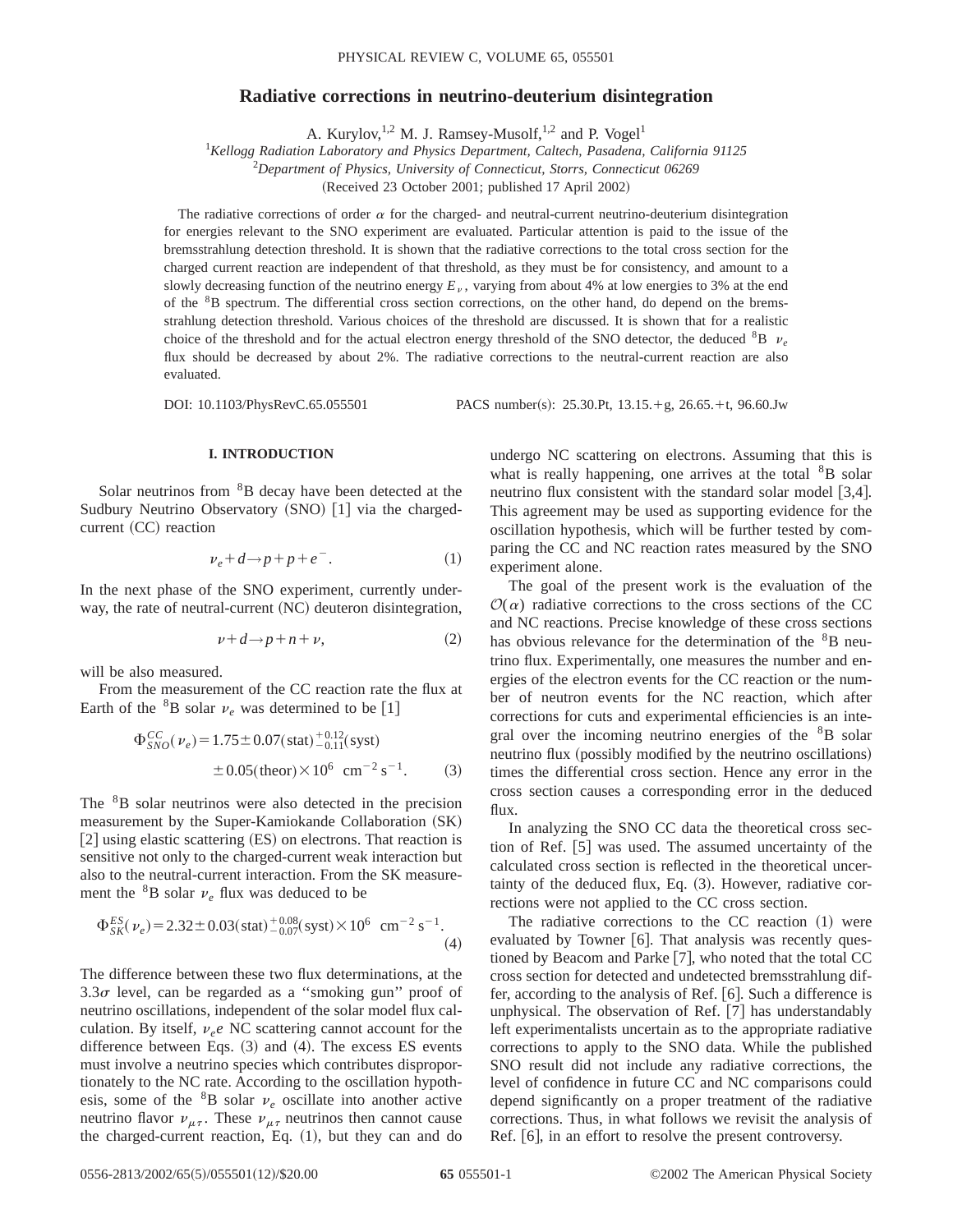While we have no quarrel with the basic treatment of the radiative corrections to the CC reaction in  $[6]$ , we confirm the observations of Ref.  $[7]$  and identify the origins of the inconsistency in Towner's results: (a) neglect of a strong momentum dependence in the Gamow-Teller  ${}^{3}S_{1} \rightarrow {}^{1}S_{0}$  matrix element and (b) improper ordering of limits involving  $E_{\gamma}^{min}$  and the infrared regulator. After correcting for these issues, we obtain identical total CC cross sections for detected and undetected bremsstrahlung. The results imply an  $E<sub>v</sub>$ -dependent correction to the total CC cross section which varies from  $\sim$  4% to  $\sim$  3% over the range of available neutrino energies.

In addition to the foregoing, we also recast the treatments in Ref.  $[6]$  of hadronic effects in the radiative corrections into the language of effective field theory (EFT). Although the traditional treatments in Ref.  $[8]$  and EFT frameworks are equivalent, the latter provides a systematic approach for long-distance, hadronic effects presently uncalculable from first principles in QCD. As discussed in Ref.  $[8]$ , matching the asymptotic and long-distance calculations (in EFT) involves use of a hadronic scale  $M_{had}$  whose choice introduces a small theoretical uncertainty into the radiative corrections. We argue that the choice of  $M_{had}$  made in Ref. [6] is possibly inappropriate for the process at hand and attempt to quantify the uncertainty associated with the choice of an appropriate value. Given the SNO experimental error, this theoretical uncertainty is unlikely to affect the interpretation of the CC results. It may, however, be relevant to future, more precise determinations of Gamow-Teller transitions in other contexts.

Finally, for completeness, we revisit the analysis of the NC radiative correction computed in Ref.  $[6]$ . In this case, bremsstrahlung contributions are highly suppressed, the correction is governed by virtual gauge boson exchange, and the result is esssentially  $E<sub>v</sub>$  independent. We obtain a correction to the NC cross section that is a factor of 4 larger than given in Ref.  $[6]$ , which neglected the dominant graph. The implication of a complete analysis is the application of a  $\sim$  1.5% correction to the tree-level NC cross section.

Our discussion of these points is organized in the remainder of the paper as follows. In Sec. II we present our formalism for the CC radiative corrections. Given the thorough discussion of this formalism in Ref.  $[6]$ , we restrict ourselves to only a brief explanation of the basic formalism that is used to evaluate the corresponding Feynman graphs and deduce the formulas for the differential cross section. In Sec. III we discuss the delicate issue of bremsstrahlung thresholds and the ''detector dependence'' of the CC radiative corrections. In particular, we derive the corrections for two extreme cases of very high and very low thresholds and for an intermediate, more realistic case  $[9]$ . We show in Sec. III where our results disagree with those of Ref.  $\lceil 6 \rceil$  and trace the origin of these discrepancies. A detailed tabular evaluation of the modification of the differential CC cross section for the ''realistic'' bremsstrahlung threshold is provided as well. In Sec. IV we consider the effects of the electron spectrum distortion. In particular, we consider the test of the oscillation null hypothesis, where the unperturbed  $v_e$  spectrum of the <sup>8</sup>B decay is expected. In Sec. V we derive the corrections to the NC reaction rate and discuss the differences with their treatment in  $[6]$ . We conclude in Sec. VI. Finally, in the Appendix we collect the formulas necessary for the evaluation of the triple differential cross section (in  $E_e$ , $E_\gamma$  and the angle between them) for an arbitrary bremsstrahlung threshold.

### **II. GENERAL CONSIDERATIONS**

In the charged-current neutrino disintegration of deuterons at rest in the laboratory frame, Eq.  $(1)$ , the incoming  $\nu_e$ energy  $E_\nu$ , corrected for the mass difference  $\Delta = M_d$  $-2M_p = -0.931$  MeV, is shared by the outgoing electron (energy  $E_e$ ), the energy of the relative motion of the two protons  $p^2/M_p$ , and by the energy of a bremsstrahlung photon  $E_{\gamma}$  (if such a photon is emitted), i.e.,

$$
E_{\nu} + \Delta = E_e + p^2 / M_p + (E_{\gamma}).
$$
 (5)

This energy conservation condition must always be obeyed. For the neutrino energies we are considering the motion of the center of mass of the protons can be neglected.

Since radiative corrections are only a few percent in magnitude, we follow Towner  $\lceil 6 \rceil$  and use for the "tree-level" differential cross section the formula based on effective range theory (see  $[10,11]$ ):

$$
\left(\frac{d\sigma_{CC}}{dE_e}\right)_{tree} = \frac{2G_F^2}{\pi} V_{ud}^2 g_A^2 M_p p_e E_e p |I(p^2)|^2, \tag{6}
$$

where for  $p^2$  we should substitute  $M_p(E_p + \Delta - E_e)$ . It is important to remember that the radial integral, the overlap of the radial wave function of the two continuum protons and the bound state

$$
I(p^2) = \int u_{cont}^*(pr)u_d(r)dr,
$$
 (7)

also depends on the momentum *p* of the relative motion of the two protons.

We plot in Fig. 1 the quantity  $|I(p^2)|^2$  evaluated as in Ref. [10], i.e., using the scattering length and effective range approximation as well as the Coulomb repulsion of the two final protons. The most important feature of the  $p<sup>2</sup>$  dependence is its width when expressed in the relevant units of  $p^2/M_p$ , the kinetic energy of the continuum protons. It is easy to understand the width of the curve as demonstrated in the figure. The dashed line represents the same  $|I(p^2)|^2$ evaluated neglecting the Coulomb repulsion as well as the effective range. In that case a simple analytic expression obtains:

$$
|I(p^2)|^2 \approx \frac{\text{const}}{(1 + a_{pp}^2 p^2)(1 + p^2 / E_b M_p)^2},
$$
 (8)

where  $E_b$  is the deuteron binding energy and the protonproton scattering length is  $a_{pp} = -7.82$  fm. The value of the proportionality constant is irrelevant in the present context. Thus the width is determined essentially by  $\sim (\hbar c)^2/(a_{pp}^2 M_p) \sim 0.7$  MeV (the term with  $p^2/E_b M_p$  con-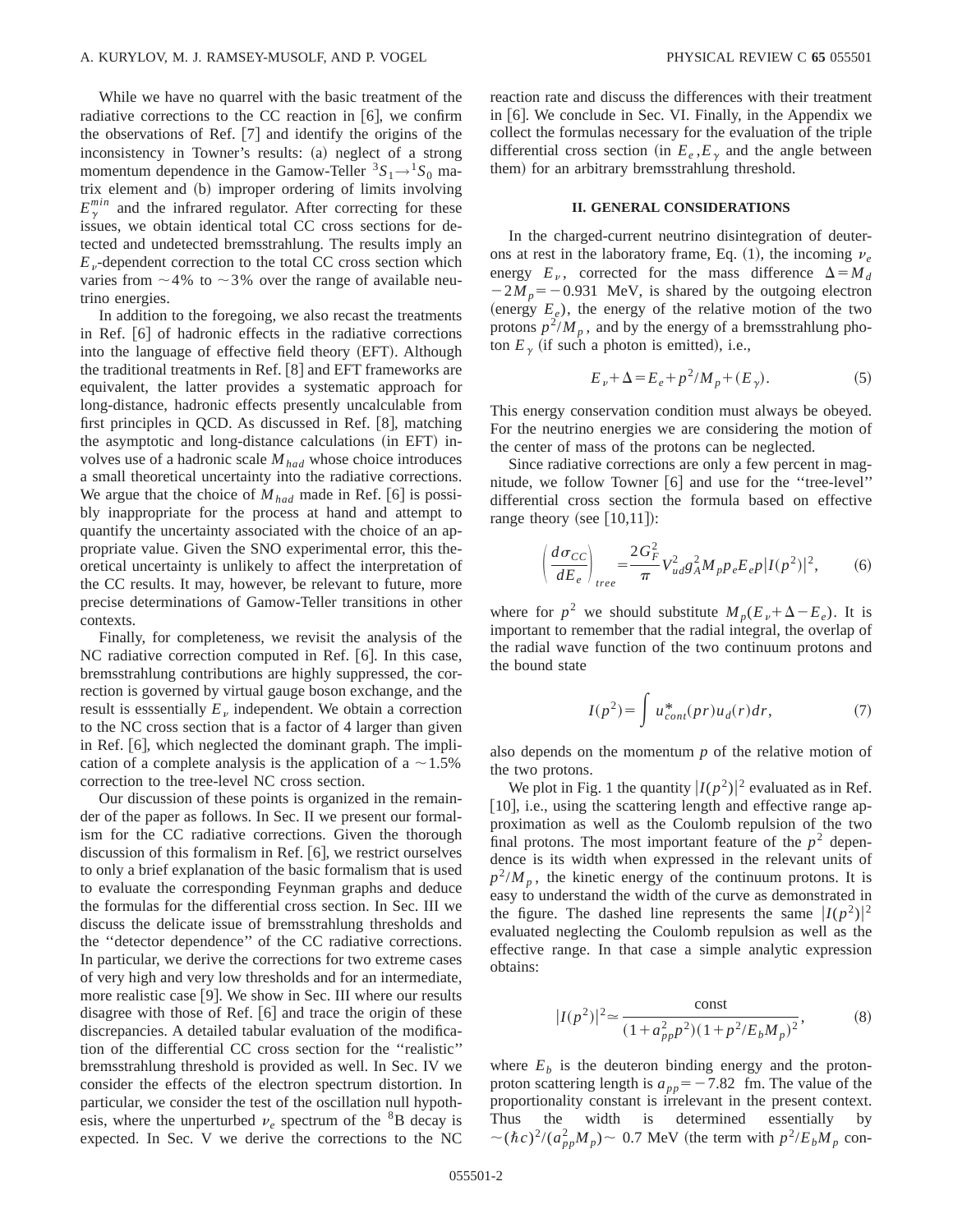

FIG. 1. Radial integral  $|I(p^2/M_p)|^2$ . The exact result (solid line) and scaled approximation with Coulomb repulsion and effective range set to zero (dashed line) are shown.

tributes very little to the width) in agreement with the more accurate evaluation. We explain the relevance of this width later, in Sec. III.

The radiative corrections consist of two components: the exchange of virtual photons and *Z* bosons and the emission of real bremsstrahlung photons. The Feynman graphs for the exchange of virtual  $\gamma$  quanta and *Z* bosons are shown in Fig. 2. The bremsstrahlung graphs are shown in Fig. 3. The photon emission by the moving electron is dominant  $\lceil \text{graph} (b) \rceil$ in Fig. 3, but the complete set of graphs must be considered to maintain gauge invariance. The treatment of radiative cor- rections proceeds along the well-tested lines developed for





FIG. 3. Order- $\alpha$  corrections due to bremsstrahlung emission. See caption to Fig. 2.

the treatment of beta decay (see Ref.  $[8]$  for a review).

Let us consider the virtual exchange corrections first. While the treatment of corrections involving only leptons is straightforward, those involving hadronic participants require considerable care. To that end, it is useful to adopt the framework of an EFT, valid below a scale  $\mu \sim 1$  GeV. Longdistance physics  $(p \leq \mu)$  associated with nonperturbative strong interactions is subsumed into hadronic matrix elements of appropriate hadronic operators. Short-distance physics  $(p \ge \mu)$  contributions are contained in coefficient functions  $C(\mu)$ , multiplying the effective operators (see, e.g., the discussion in Ref.  $[12]$ . In the present case, the CC reaction of Eq.  $(1)$  is dominated by the pure Gamow-Teller transition  ${}^{3}S_{1} \rightarrow {}^{1}S_{0}$ . Thus, for the low-energy EFT, we require matrix elements of the effective, hadronic axial current. The resulting CC amplitude is

$$
M({}^3S_1 \rightarrow {}^1S_0) = -\frac{G_F}{\sqrt{2}} V_{ud} \overline{e} \gamma_\lambda (1 - \gamma_5) \nu C(\mu)
$$
  
 
$$
\times \langle {}^1S_0 | \widetilde{A}^\lambda | {}^3S_1 \rangle + \cdots. \tag{9}
$$

FIG. 2. Order- $\alpha$  radiative corrections to the charged-current breakup of the deuteron:  $d + \nu_e \rightarrow p + p + e$  involving virtual  $\gamma$ quanta and *Z*-boson exchange. The large shaded oval represents the vertex with all its hadronic complications. The  $+\cdots$  indicate remaining contributions  $(e.g.,  $l\nu$  loops).$ 

Here  $C(\mu)$  is the short-distance coefficient function mentioned above;  $\tilde{A}^{\lambda}$  is an effective, isovector axial current operator built out of low-energy degrees of freedom (e.g.,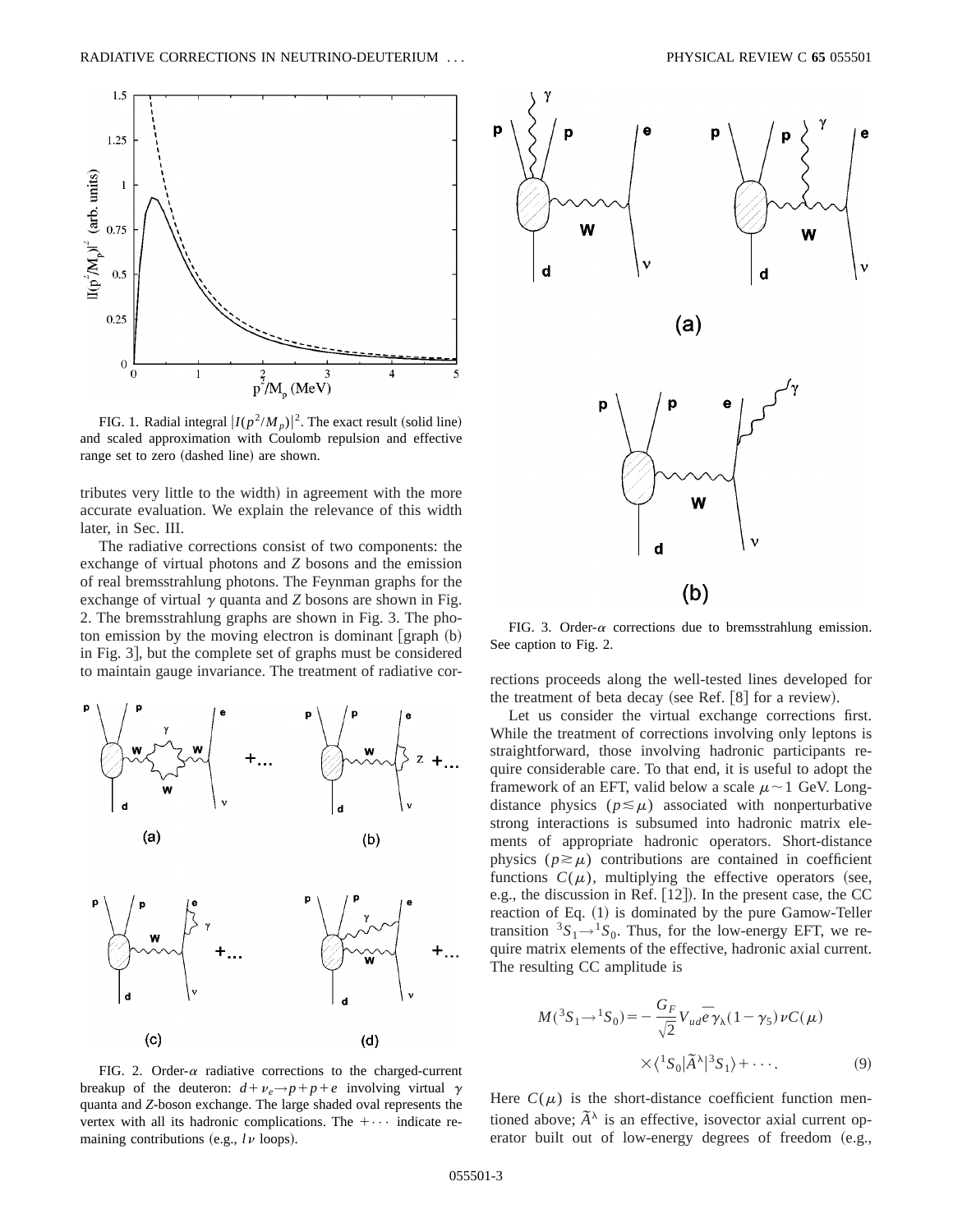nucleon and pion fields); the  $+\cdots$  denote contributions from higher-order effective operators; and the  $\mu$  dependence of  $C(\mu)$  compensates for that of the axial current matrix element, leading to a  $\mu$ -independent result. In effect, the presence of  $C(\mu)$  is needed for matching of the effective theory onto the full theory  $(QCD)$  plus the electroweak standard model).

Note that we have normalized the amplitude to the Fermi constant determined from the muon lifetime,<sup>1</sup>  $G_F$ =1.166 39(5) $\times$ 10<sup>-5</sup> GeV<sup>-2</sup> [13]. Thus, *C*( $\mu$ ) contains the difference

$$
\Delta r_{\beta}^{A(p \ge \mu)} - \Delta r_{\mu}, \qquad (10)
$$

where  $\Delta r_\beta^{A(p \ge \mu)}$  contains the short-distance virtual corrections to the axial vector semileptonic amplitude and  $\Delta r_{\mu}$ denotes the standard model electroweak radiative corrections to the muon decay amplitude. In the difference  $(10)$ , all universal short-distance effects [Figs.  $2(a) - 2(c)$ ] cancel, leaving only contributions from the nonuniversal parts of diagrams in Fig.  $2(d)$ .

As a corollary, we emphasize that care must be exercised in choosing a value for the axial coupling constant  $g_A$  used in computing  $\langle {}^1S_0|\tilde{A}^{\lambda}|^3S_1\rangle$ . Typically,  $g_A$  is determined from the experimental ratio  $[14]$ 

$$
\lambda = \frac{G_A'}{G_V'} = \frac{G_A(1 + \Delta r_\beta^A)}{G_V(1 + \Delta r_\beta^V)} \approx \frac{G_A}{G_V}(1 + \Delta r_\beta^A - \Delta r_\beta^V), \quad (11)
$$

where  $\Delta r^V_\beta$  ( $\Delta r^A_\beta$ ), denotes the total radiative correction to the vector (axial vector) semileptonic amplitude. The conserved vector current (CVC) relation implies  $G_V = G_F V_{ud}$ , while the axial coupling constant is *defined* via *GA*  $= g_A G_F V_{ud}$ . To the extent that  $\Delta r_\beta^V = \Delta r_\beta^A$ , the ratio  $\lambda$  is just *gA* . As we note below, however, hadronic contributions to  $\Delta r^V_\beta$  and  $\Delta r^A_\beta$  are in general not identical. While we speculate that the differences are considerably smaller than relevant here, arriving at a reasonable estimate requires a future, more systematic study.

The asymptotic (short-distance) contributions to  $C(\mu)$ have been computed in Ref. [8] using current algebra techniques and the short-distance operator product expansion. The result implies

$$
C(\mu) = 1 + \frac{\alpha}{2\pi} \left[ 3\bar{Q} \ln \frac{M_Z}{\mu} + \frac{3}{2} \ln \frac{M_Z}{\mu} + \frac{1}{2} A_g(\mu) \right] + b(\mu),\tag{12}
$$

where  $\overline{Q}$  is the average charge of the quarks involved in the transition

$$
\bar{Q} = \frac{1}{2} (Q_u + Q_d) = \frac{1}{6}.
$$
 (13)

Here  $A_{\varrho}(\mu)$  contains short-distance QCD corrections;  $b(\mu)$ must be included to correct for any mismatch between the  $\mu$  dependence appearing elsewhere in  $C(\mu)$  and that appearing in the matrix element of  $\tilde{A}_{\lambda}$ . Explicit expressions for the short-distance QCD contributions  $A_g(\mu)$  may be found in Ref. [8]. We note that the second term of Eq. (12)  $(\alpha \bar{Q})$ arises from the sum of box diagrams involving  $(y, W)$  and (*Z*,*W*) pairs, while the third term arises from QED external leg and vertex corrections. When long-distance,  $\mathcal{O}(\alpha)$  virtual effects arising from the matrix elements in Eq.  $(9)$  are included along with those appearing in  $C(\mu)$ , the  $\mu$  dependence of the third term in Eq.  $(12)$  cancels completely.

Long-distance virtual photon contributions also contain an infrared singularity which is conventionally regulated by including a photon "mass"  $\lambda$ . The resulting  $\lambda$  dependence is canceled by corresponding  $\lambda$  dependence in the bremsstrahlung cross section, yielding a  $\lambda$ -independent correction to the total CC cross section. In what follows, then, it is convenient to consider the  $\mathcal{O}(\alpha)$  correction to the tree-level cross section:

$$
d\sigma_{CC} = d\sigma_{CC}^{tree} \left[ 1 + \frac{\alpha}{\pi} g \right],\tag{14}
$$

where the correction factor *g* depends on  $E<sub>v</sub>$  and  $E<sub>e</sub>$  as well as on  $E<sub>y</sub>$  when bremsstrahlung photons are detected. This function receives contributions from  $C(\mu)$ ,

$$
\frac{\alpha}{\pi} g_v^{p \ge \mu} = 2[C(\mu) - 1],\tag{15}
$$

long-distance ( $p \le \mu$ ) virtual contributions to the the axial current matrix element in Eq. (9),  $g_v^{p \le \mu}$ , and the bremsstrahlung differential cross section *gb* .

In the analysis of Ref.  $[6]$ , the long-distance contributions arising from virtual processes are obtained by treating the nucleon as a pointlike, relativistic particle. The result is

$$
g_v^{p \le \mu} = \frac{3}{2} \ln \left( \frac{\mu}{M_p} \right) + 3 \bar{Q} \ln \left( \frac{\mu}{M_A} \right) + \mathcal{A} - \frac{3}{8},
$$
  

$$
\mathcal{A} = \frac{1}{2} \beta \ln \left( \frac{1+\beta}{1-\beta} \right) - 1 + 2 \ln \left( \frac{\lambda}{m_e} \right) \left[ \frac{1}{2\beta} \ln \left( \frac{1+\beta}{1-\beta} \right) - 1 \right]
$$
  

$$
+ \frac{3}{2} \ln \left( \frac{M_p}{m_e} \right) - \frac{1}{\beta} \left[ \frac{1}{2} \ln \left( \frac{1+\beta}{1-\beta} \right) \right]^2 + \frac{1}{\beta} L \left( \frac{2\beta}{1+\beta} \right),
$$
  

$$
L(\beta) = \int_0^{\beta} \frac{\ln(|1-x|)}{x} dx = -\sum_{k=1}^{\infty} \frac{\beta^k}{k^2}.
$$
 (16)

Here  $\beta = p_e / E_e$  and  $L(x)$  is the Spence function. The  $-3/8$ is added in  $g_V^{p \le \mu}$  to obtain agreement with the  $\beta$ -decay cor-<br>rection [8] and neutrino capture reaction  $\overline{\nu_e} + p \rightarrow e^+ + n$  as calculated in Refs. [15,16]. Note that when this  $-3/8$  is added to A, the resulting expression agrees with the calculations of Refs.  $[8,15,16]$ .

We observe that the sum  $g_v^{p \ge \mu} + g_v^{p \le \mu}$  is independent of <sup>1</sup>This value is sometimes denoted by  $G_\mu$  in the literature. M<sub>p</sub>. It does, however, contain the logarithm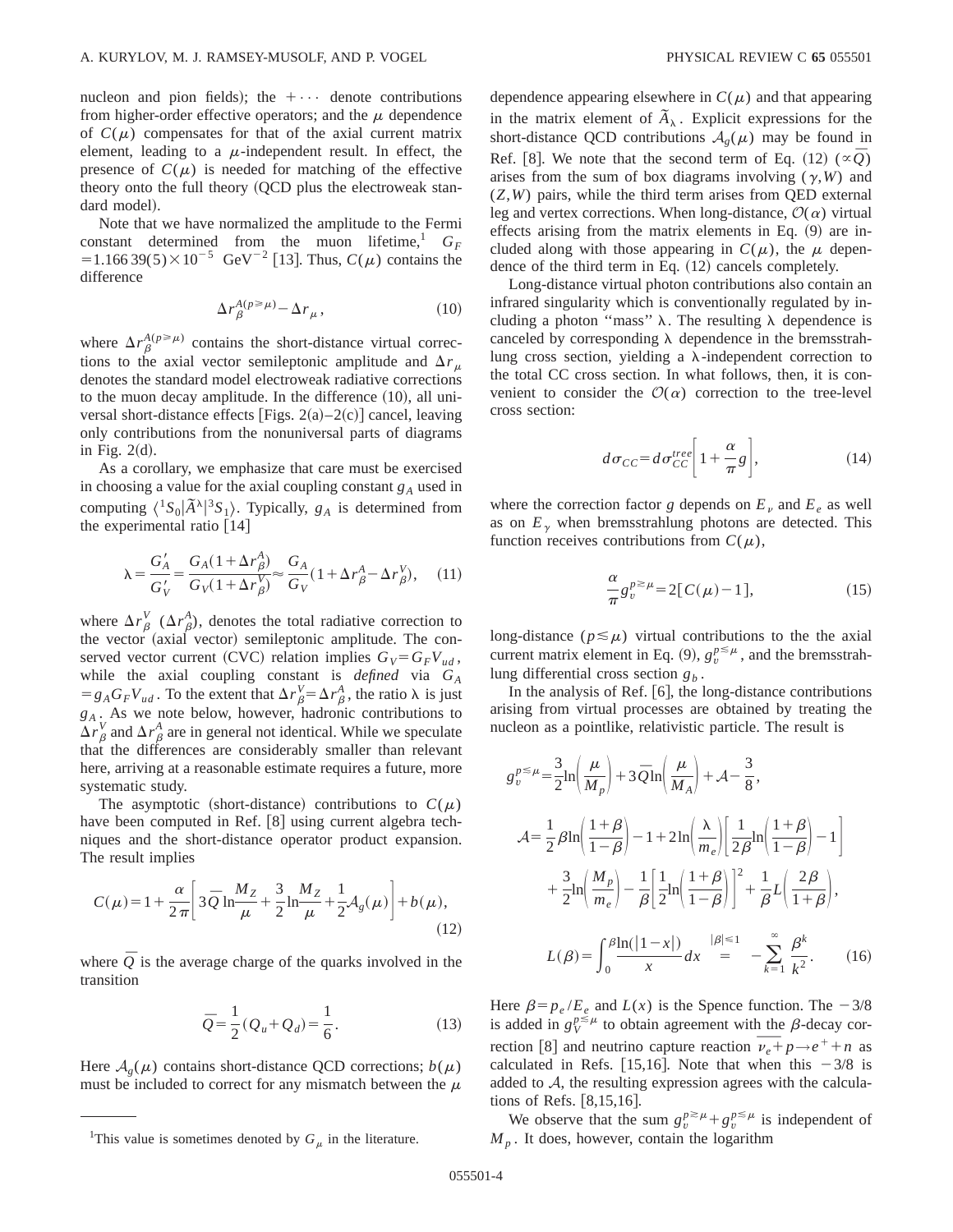$$
3\overline{Q} \ln \frac{M_Z}{M_A},\tag{17}
$$

where  $M_A$  has been chosen in Ref. [6] as a hadronic scale associated with the long-distance part of the  $(W, \gamma)$  box diagram. Neglecting terms proportional to  $E_e$  and  $m_e$ , the sum of the box and crossed-box diagrams depends on the antisymmetric *T* product of currents:

$$
\epsilon_{\mu\nu\lambda\rho} \int d^4x e^{ik \cdot x} \langle {}^1S_0 | T[J_{EM}^{\lambda}(x)J_{CC}^{\rho}(0)] | {}^3S_1 \rangle, \quad (18)
$$

where  $J_{EM}^{\lambda}$  and  $J_{CC}^{\rho}$  denote the electromagnetic and weak charged currents, respectively, and where the  $\mu$  and  $\nu$  indices are contracted with loop momentum and the lepton current. In order that the antisymmetric *T* product appearing in Eq.  $(18)$  produce a Gamow-Teller transition, only the vector current part of  $J_{CC}^{\rho}$  must be retained. In contrast, for pure Fermi transitions as considered in Ref.  $[8]$ , only the axial-vector charged-current operator contributes. In that work, a choice for the hadronic scale was made based by considering  $\pi \beta$ decay (a pure Fermi transition) and a vector meson dominance model for the axial-vector charged-current operator, leading to the appearance of the  $a_1$  meson mass  $M_A$  as the long-distance hadronic scale.

In the present case, such a choice appears inappropriate, since the relevant current operator is a vector, rather than axial vector current. To the extent that the vector meson dominance picture is as applicable to nucleons as to pions, a more reasonable choice for the hadronic scale would be  $m<sub>o</sub>$ . However, such a choice is unabashedly model dependent and calls for some estimate of the theoretical uncertainty. On general grounds, it is certainly reasonable to choose a hadronic scale anywhere between the chiral scale  $\Lambda_{\chi} = 4 \pi F_{\pi}$  $\approx 1.17$  GeV and  $\Lambda_{QCD} \approx 200$  MeV. Indeed, the latter choice could arise naturally from  $\Delta$ -intermediate-state contributions to the  $(W, \gamma)$  box diagrams. Thus, we replace the logarithm in Eq.  $(17)$ :

$$
3\overline{Q} \ln \frac{M_Z}{M_{had}} = 2.39^{+0.67}_{-0.21},\tag{19}
$$

where the central value corresponds to  $M_{had} = m_o$ , the upper value corresponds to  $M_{had} = \Lambda_{QCD}$ , and the lower value is obtained with  $M_{had} = \Lambda_{\chi}$ . This range corresponds to a spread of  $0.2\%$  in predictions for the cross section.<sup>2</sup> While this uncertainty is too small to affect the determination of the 8B neutrino flux, it could affect more precise determinations of Gamow-Teller transitions for other purposes.

The choice of  $M_{had}$  amounts to use of a model for  $b(\mu)$ . A source of potentially larger theoretical uncertainties lies in possible additional, model-dependent contributions to this constant. While a complete study of these effects goes beyond the scope of the present work, we observe that the hadronic uncertainty cannot be finessed away using, e.g., chiral perturbation theory, since we have no independent measurements from which to fix the relevant low-energy constants. Moreover, the  $\mu$  dependence introduced through the short-distance QCD correction  $A_a(\mu)$  must be canceled by a corresponding  $\mu$ -dependent term in  $b(\mu)$ . To date, no calculation has produced such a cancellation. While the effect of this uncorrected mismatch between short- and longdistance effects is likely to be small, we are unable to quantify it at the present time.

In contrast to the virtual corrections, the bremsstrahlung correction  $g<sub>b</sub>$  is relatively free from hadronic uncertainties. In order to evaluate the bremsstrahlung part, one has to add, in principle, the contribution of all graphs with photon lines attached to all external charged particles. Only the sum of these graphs is gauge invariant. However, for the low energies relevant to the SNO experiment, the electron bremsstrahlung dominates over the proton, deuteron, and *W* bremsstrahlung.

Writing again the correction to the cross section in the form  $1 + \alpha/\pi g_b(E_e, E_v)$  one obtains the differential bremsstrahlung correction in the form

$$
\frac{dg_b(E_e, E_\nu, k)}{dk} = \left[\frac{E_\nu + \Delta - E_e - E_\gamma}{E_\nu + \Delta - E_e}\right]^{1/2} \frac{k^2}{2E_\gamma}
$$

$$
\times \int_{-1}^{+1} dx \left[\frac{E_\gamma}{E_e^2(E_\gamma - \beta kx)} + \beta^2 \frac{E_e + E_\gamma}{E_e} \frac{1 - k^2 x^2 / E_\gamma^2}{(E_\gamma - \beta kx)^2}\right], \quad (20)
$$

where *k* is the photon momentum,  $E_{\gamma} = (k^2 + \lambda^2)^{1/2}$ —i.e.,  $\lambda$ is as before the ''photon mass''—and where we have omitted the negligible terms arising from Fig.  $3(a)$ . Also, *x*  $=$ cos( $\theta_{e,\gamma}$ ).

The dependence on the "photon mass"  $\lambda$  is eliminated only when one adds to the  $\lambda$ -dependent part of the virtual correction  $A$  an integral over the bremsstrahlung spectrum up to some  $E_{\gamma}^{min} \gg \lambda$ . We will discuss the various possible choices of  $E_{\gamma}^{min}$  in the next section, but here as an example we evaluate one of the integrals that appears in that context:

\n The current is too small to affect the determination of the 
$$
\int_{0}^{m} \frac{E_{\gamma}^{min}}{\sqrt{\lambda^2 + k^2}} \int_{-1}^{+1} \frac{dx}{(E_{\gamma} - \beta k x)^2}
$$
\n

\n\n The choice of  $M_{had}$  amounts to use of a model for  $b(\mu)$ .\n

\n\n source of potentially larger theoretical uncertainties lies in  $= 2 \int_{0}^{E_{\gamma}^{min}} \frac{k^2 dk}{\sqrt{\lambda^2 + k^2} (\lambda^2 + m_e^2/E_e^2 k^2)}$ \n

\n\n The choice of  $M_{had}$  amounts to use of a model for  $b(\mu)$ .\n

\n\n source of potentially larger theoretical uncertainties lies in  $= 2 \int_{0}^{E_{\gamma}^{min}} \frac{k^2 dk}{\sqrt{\lambda^2 + k^2} (\lambda^2 + m_e^2/E_e^2 k^2)}$ \n

\n\n in the  $k$  is a complete study of these effects goes.\n

\n\n The force of the present work, we observe that the  $= 2 \frac{E_e^2}{m_e^2} \left[ \int_{0}^{E_{\gamma}^{min}} \frac{dk}{\sqrt{\lambda^2 + k^2}} - \int_{0}^{E_{\gamma}^{min}} \frac{\lambda^2 dk}{\sqrt{\lambda^2 + k^2} (\lambda^2 + m_e^2/E_e^2 k^2)} \right]$ \n

\n\n The force of the present work, we observe that the  $= 2 \frac{E_e^2}{m_e^2} \left[ \frac{2E_{\gamma}^{min}}{\lambda} - \frac{1}{2\beta} \ln \left( \frac{1 + \beta}{1 - \beta} \right) \right],$ \n

\n\n The force of the present work, we observe that a similar estimate of the hadronic uncertainty in the  $= 2 \frac{E_e^2}{m_e^2} \left[ \frac{2E_{\gamma}^{min}}{\lambda} - \frac{1}{2\beta} \ln \left( \frac{1 + \beta}{1 - \beta} \right) \right],$ \n

\n\n (21)\n

box contributions to the Fermi amplitude was made in Ref.  $[14]$ .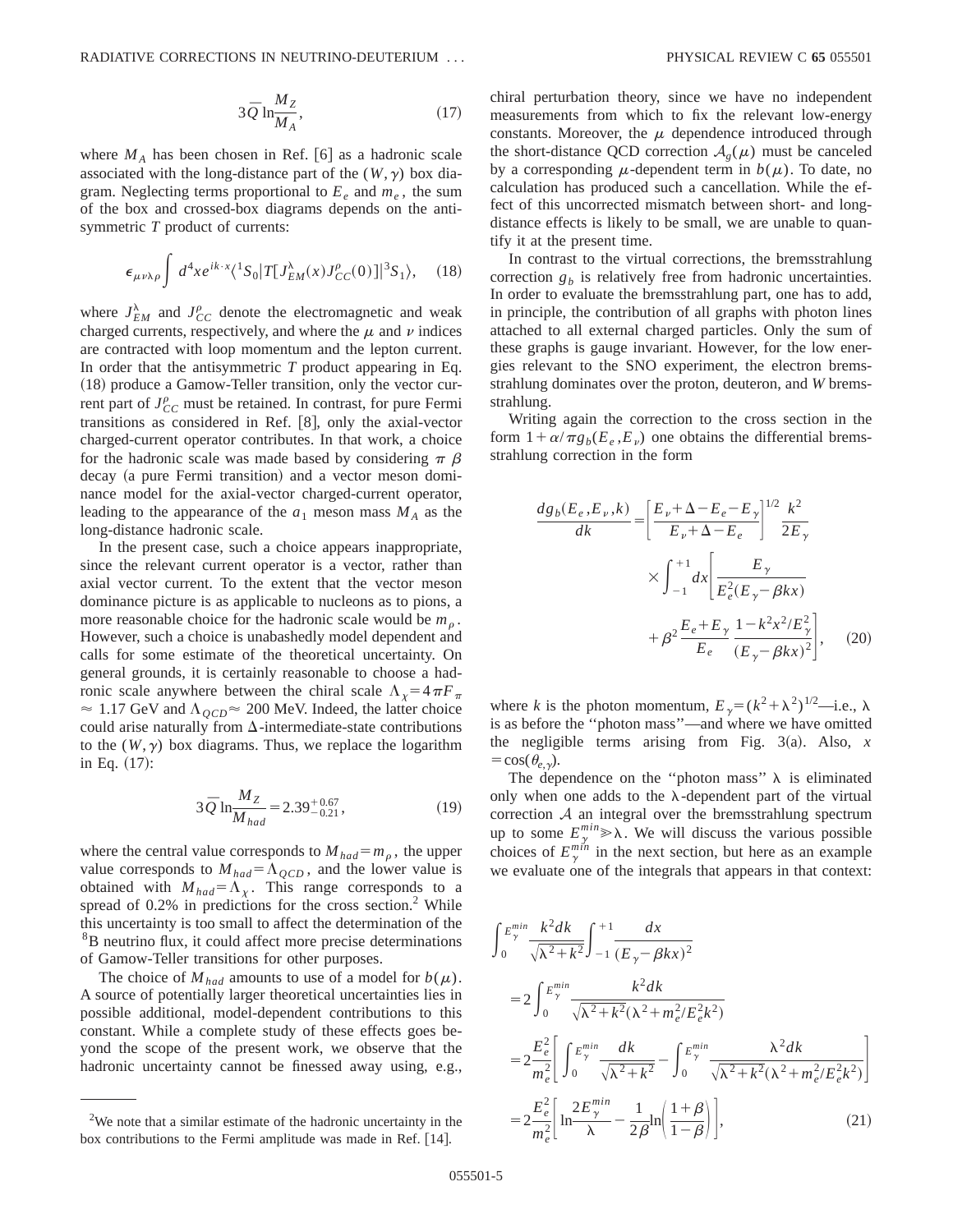where the last integral, which is independent of  $E_{\gamma}^{min}$ , was evaluated after the substition  $z = k/\lambda$  in the limit  $E_{\gamma}^{min}/\lambda$  $\rightarrow \infty$ . One must not use the limit  $E_{\gamma}^{min} \rightarrow 0$  before all terms containing  $\lambda$  are eliminated.

To evaluate the full radiative correction, we assume that in an experiment one measures the number of events with energy  $E_{obs} \pm dE_{obs}$ . Here  $E_{obs} = E_e$  when the bremsstrahlung photon (if such a photon is emitted) has an energy less than  $E_{\gamma}^{min}$ . We will also assume that when  $E_{\gamma} \ge E_{\gamma}^{min}$ , then  $E_{obs} = E_e + E_v$ . (In the next section we will also consider a modification to the latter rule, making it closer to the actual conditions of the SNO experiment  $[9]$ .)

Thus the radiative correction to the cross section can be expressed as

$$
\left(\frac{d\sigma_{CC}}{dE_{obs}}\right)_{rad} = \frac{\alpha}{\pi} \left[g_v + g_b^{low}(E_\gamma \ll E_\gamma^{min}) + g_b^{high}(E_\gamma \gg E_\gamma^{min})\right].\tag{22}
$$

We describe in the next section how to evaluate these three functions in general as well as for three particular choices of  $E_\gamma^{min}$  .

# **III. RADIATIVE CORRECTIONS TO THE CC CROSS SECTION**

We reiterate that the treatment of radiative corrections involving virtual photon exchange as well as bremsstrahlung photon emission is a delicate issue due to the appearence of infrared divergences. In our analysis we follow the conventional approach of introducing an infrared regulator in the form of a photon mass  $\lambda$  and split the bremsstrahlung contributions into two pieces:  $E_{\gamma}$  below and above the threshold value  $E_{\gamma}^{min}$  as explained above. When the contribution from virtual photon exchange is added to the piece with  $E_{\gamma}$  $\langle E_\gamma^{min}$ , the dependence on the infrared regulator  $\lambda$  is eliminated. However, it is effectively replaced by a dependence on  $E_\gamma^{min}$  .

The threshold  $E_{\gamma}^{min}$  is a detector-dependent quantity and may vary depending on the experimental conditions. In addition, the experimental conditions also dictate how to combine the piece with  $E_{\gamma} < E_{\gamma}^{min}$  ( $g_v + g_b^{low}$ ) and the  $E_{\gamma}$  $>E_{\gamma}^{min}$  part. Thus, it is impossible to give a completely general recipe here.

With this caveat in mind, in our analysis we adopt the following framework. Each detected CC event is characterized by the recorded energy  $E_{obs}$  which, in general, is a function of the electron energy  $E_e$  and, if present, the photon energy  $E_{\gamma}$ :  $E_{obs} = E_{obs}(E_e, E_{\gamma})$ . We concentrate in particular on the role played in this context by the threshold energy  $E_{\gamma}^{min}$  and consider the following situations.

(A) The electrons are always recorded above the electron detection threshold  $E_e^{min}$ , and the bremsstrahlung photons are never detected, i.e.,  $E_{\gamma}^{min} \rightarrow \infty$ .

(B) The electrons are always recorded above the electron detection threshold  $E_e^{min}$ , and the bremsstrahlung photons are also always detected, i.e.,  $E_{\gamma}^{min} \rightarrow 0$ .

 $(C)$  A more realistic case, resembling the actual situation



FIG. 4. Corrections to the differential cross sections as a function of the observed energy, normalized to the total tree-level cross section. The solid line corresponds to  $E_{\gamma}^{min} \rightarrow \infty$  ( $E_{obs} = E_e$ ), the dashed line to  $E_{\gamma}^{min} \to 0$  ( $E_{obs} = E_e + E_{\gamma}$ ), and the dot-dashed line is obtained by setting  $E_{obs} = E_e + (E_\gamma - 1 \text{ MeV}) \theta(E_\gamma - 1 \text{ MeV})$  with  $E_{\gamma}^{\text{min}}$ =1 MeV. All lines are evaluated for  $E_{\nu}$ =10 MeV.

in the SNO detector  $[9]$  when only part of the photon energy is recorded—namely,  $E_{obs} = (E_e - m_e) \theta (E_e - E_e^{min}) + m_e$  $+(E_{\gamma}-E_{\gamma}^{min})\theta(E_{\gamma}-E_{\gamma}^{min})$ . Here  $\theta(x)$  is the step function.

We simplify the cases  $(A)$  and  $(B)$  even further by considering an idealized detector with  $E_e^{min} = m_e$ ; i.e., all electrons and, thus, all neutrino interaction events are detected. After integrating over  $E_{obs}$  one arrives at the total number of events caused by a neutrino of energy  $E<sub>v</sub>$ . That quantity, naturally, must be independent of the bremsstrahlung threshold  $E_{\gamma}^{min}$ . This is the consistency requirement imposed by Beacom and Parke [7]. We verify that our results fulfill this condition.

As an example we plot in Fig. 4 the normalized radiative correction to the differential cross section,

$$
\delta \sigma_{\text{diff}}(E_{\nu}, E_{obs}) = \delta \left( \frac{d \sigma(E_{\nu}, E_{obs})}{d E_{obs}} \right) \frac{1}{\sigma_{tot}^{tree}(E_{\nu})},
$$

for  $E_{\nu}$  = 10 MeV and two extreme cases  $E_{\gamma}^{min} \rightarrow \infty$  (bremsstrahlung never detected, solid line) and  $E_{\gamma}^{min} \rightarrow 0$  (bremsstrahlung always detected, dashed line). The two corresponding curves are quite different, reflecting the different dependence of  $E_{obs}$  on  $E_e$  and  $E_\gamma$ . However, the areas under the curves are equal as they must be for consistency.

It is interesting to note that evaluation by Towner  $[6]$  considers the same limiting cases. However, the results of Ref. [6] give different corrections to the total cross section,  $\delta \sigma^{tot}$ , thereby failing the consistency check. In fact, our results and Ref.  $\vert 6 \vert$  differ in both extremes. We now trace the origin of these discrepancies.

# A. Case of  $E_{\gamma}^{min} \rightarrow \infty$ , no bremsstrahlung detected

Let us first consider the limit  $E_{\gamma}^{min} \to \infty$ . In this case we have to integrate the bremsstrahlung spectrum over the pho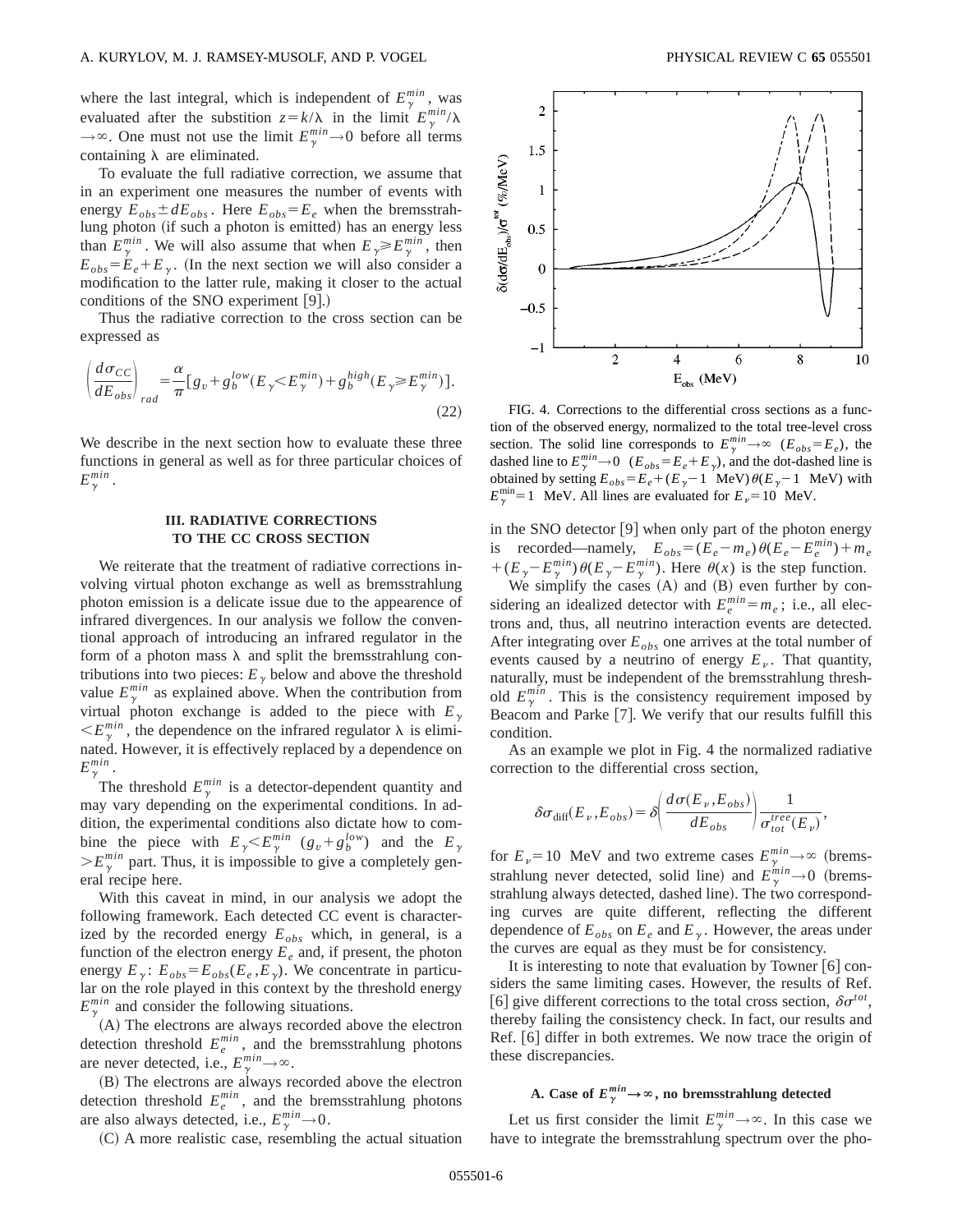ton momentum from  $0 \rightarrow \infty$ . At the same time, the energy conservation condition, Eq.  $(5)$ , must be obeyed. Since now  $E_{obs} \equiv E_e$ , then for a fixed  $E_v + \Delta - E_e$  the quantity  $p^2/M_p$ must be varied together with  $E_{\gamma}$ . As noted above and illustrated in Fig. 1, the quantity  $|I(p^2/M_p)|^2$  is a rapidly varying function which falls off quickly for  $p^2/M_p \ge 0.7$  MeV. Therefore to account correctly for this dependence we write

$$
\left(\frac{d\sigma_{CC}}{dE_e}\right)_b = \frac{\alpha}{\pi} \left(\frac{d\sigma_{CC}}{dE_e}\right)_{tree}
$$
\n
$$
\times \int_0^{E_{\gamma}^{min}} \frac{|I(E_{\nu} + \Delta - E_e - E_{\gamma}^k)|^2}{|I(E_{\nu} + \Delta - E_e)|^2}
$$
\n
$$
\times \frac{dg_b(E_e, E_{\nu}, k)}{dk} dk,
$$
\n(23)

where  $g_b(E_e, E_v, k)$  is given in Eq. (20). If  $I(E_v + \Delta - E_e)$  $-E_{\gamma}$ )<sup>2</sup> could in fact be treated as a constant, the ratio of the two  $I^2$  would be unity, and Eq.  $(23)$  would be identical to Eq.  $(13)$  in  $[6]$ . To make the connection with Ref.  $[6]$  even more concrete we write (note that for  $E_{\gamma} < E_{\gamma}^{min}$ ,  $E_{obs} = E_e$ )

$$
\left(\frac{d\sigma_{CC}}{dE_{obs}}\right)_{b} = \left(\frac{d\sigma_{CC}}{dE_{obs}}\right)_{b}^{[Towner]} + \frac{\alpha}{\pi} \left(\frac{d\sigma_{CC}}{dE_{obs}}\right)_{tree}
$$
\n
$$
\times \int_{0}^{E_{\gamma}^{min}} \left(\frac{|I(E_{\nu} + \Delta - E_{obs} - E_{\gamma}^{k})|^{2}}{|I(E_{\nu} + \Delta - E_{obs})|^{2}} - 1\right)
$$
\n
$$
\times \frac{dg_{b}(E_{obs}, E_{\nu}, k)}{dk} dk. \tag{24}
$$

In Eqs.  $(23)$  and  $(24)$  the upper limit of the integral obviously should not extend beyond the corresponding bremssstrahlung end point.#

The first term on the right-hand side  $(RHS)$  of Eq.  $(24)$  is the contribution present in Ref.  $[6]$ . It contains the infrared divergence that disappears after the contributions from virtual photons are added. The second term is infrared finite. As a result of the shape of  $|I(E_{\nu} + \Delta - E_e - E_{\gamma}^k)|^2$ , this term enhances the contribution of the low-energy tail in  $(d\sigma_{CC}/dE_{obs})_b$ . The overall result of the low- $E_{obs}$  tail enhancement is that the total cross section is increased by about 3% compared to the corresponding result in  $\lceil 6 \rceil$  for the considered case of  $E_{\nu}$ =10 MeV.

# **B.** Case  $E_{\gamma}^{min} \rightarrow 0$ , bremsstrahlung always detected

If one wants to study the opposite extreme  $E_{\gamma}^{min} \rightarrow 0$ , it is crucial in Eq.  $(22)$  to first add all three terms, eliminate infrared cutoff dependence, and only then take the limit  $E_{\gamma}^{min}$  $\rightarrow$ 0. The order of limits  $\lambda \rightarrow 0$  and  $E_{\gamma}^{min} \rightarrow 0$  is important because the upper limit of integrals like Eq. (21) is  $E_{\gamma}^{min}/\lambda$ . Since  $\lambda$  ultimately is an infinitesimal unphysical parameter, it is mandatory to maintain  $E_{\gamma}^{min} \gg \lambda$  during the entire course



FIG. 5. Corrections to the cross section for  $E_{\gamma}^{min} \rightarrow 0$ . Note that in this case the corrections does not depend on  $E_p$ .

of the calculation.3 This leads to a nonintuitive result that the second term in Eq. (22) has a nonzero contribution even in the limit  $E_{\gamma}^{min} \to 0$ . In particular, one must write the following expression corresponding to the second term on the RHS of Eq. (22), i.e., for  $E_\gamma \leq E_\gamma^{min}$ :

$$
\left(\frac{d\sigma_{CC}}{dE_{obs}}\right)_{b} = \left(\frac{d\sigma_{CC}}{dE_{obs}}\right)_{tree} \frac{\alpha}{\pi} \left\{ 2\ln\left(\frac{E_{\gamma}^{min}}{\lambda}\right) \left[\frac{1}{2\beta}\ln\left(\frac{1+\beta}{1-\beta}\right) - 1\right] + \mathcal{O}(B_{\gamma}^{min}),\tag{25}
$$

with

$$
\mathcal{C}(\beta) = 2 \ln(2) \left[ \frac{1}{2\beta} \ln \left( \frac{1+\beta}{1-\beta} \right) - 1 \right] + 1 + \frac{1}{4\beta} \ln \left( \frac{1+\beta}{1-\beta} \right)
$$

$$
\times \left[ 2 + \ln \left( \frac{1-\beta^2}{4} \right) \right] + \frac{1}{\beta} \left[ L(\beta) - L(-\beta) \right]
$$

$$
+ \frac{1}{2\beta} \left[ L \left( \frac{1-\beta}{2} \right) - L \left( \frac{1+\beta}{2} \right) \right].
$$
(26)

The  $\lambda$ -dependent terms in Eq. (25) will be canceled by  $\lambda$ -dependent pieces from virtual photon contributions, and the logarithmic divergence in  $E_{\gamma}^{min}$  will disappear after the piece with  $E_{\gamma} > E_{\gamma}^{min}$  is added to the cross section [third term in Eq.  $(22)$ ]. Only after this is done is one allowed to take  $E_{\gamma}^{min} \rightarrow 0$ . The most striking feature of Eq. (26) is that it is independent of  $E_{\gamma}^{min}$ . Consequently, it survives in the limit  $E_{\gamma}^{min} \rightarrow 0$ . It appears that this procedure was not followed in Ref.  $[6]$  and, therefore, Eq.  $(44)$  and Table II in  $[6]$  must be modified accordingly. We plot in Fig. 5 the cross section

<sup>&</sup>lt;sup>3</sup>If  $\lambda$  were truly the photon mass, the requirement that  $E_{\gamma} > \lambda$ would be obvious.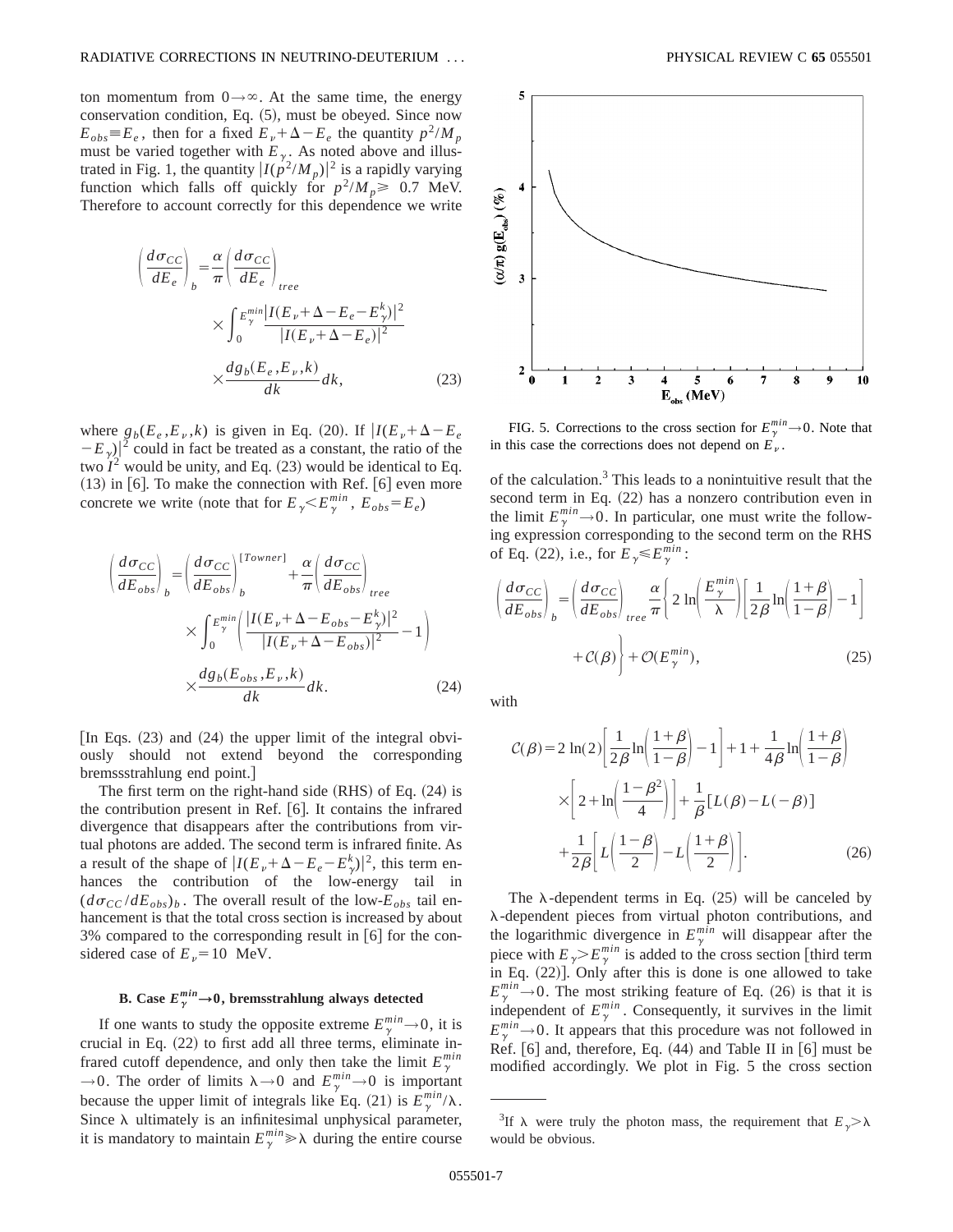

FIG. 6. Radiative corrections to the CC total cross section as a function of neutrino energy.

correction  $(\alpha/\pi)g(E_{obs})$ , which is for  $E_{\gamma}^{min} \to 0$  independent of the neutrino energy  $E<sub>v</sub>$ . Note that it differs in slope compared with its analog in Table II of Ref. [6].

The two aforementioned modifications to the treatment in Ref. [6] allowed us to bring the two cases  $E_{\gamma}^{min} \rightarrow \infty$  and  $E_{\gamma}^{min} \rightarrow 0$  in agreement in terms of the correction to the total cross section and resolve the discrepancy pointed out in Ref. [7]. In either of these extreme cases, by integrating over  $E_{obs}$ we obtain the QED correction to the total cross section as a function of the neutrino energy  $E_v$ ,  $\delta \sigma^{tot}(E_v)$ , displayed in Fig. 6.

#### **C. Realistic bremsstrahlung threshold**

The treatment of the more realistic case is now straightforward. The first and second terms (virtual and  $E_{\gamma} < E_{\gamma}^{min}$ ) on the RHS of Eq. (22) are evaluated by setting  $E_{\gamma}^{min}$  $=1$  MeV [9] and  $E_e = E_{obs}$ . In the third term one has to set  $E_{\gamma} + E_e = E_{obs} + E_{\gamma}^{min}$  equal to a constant and integrate over  $E_e$ .

In particular, suppose we write the double differential cross section for  $d + \nu_e \rightarrow p + p + e + \gamma$  as  $d^2 \sigma_{CC}^{\gamma}/(dE_e dE_{\gamma})$  $f(E_e, E_y)$ . Then the total cross section with  $E_y > E^{min}_y$  is

$$
(\sigma_{CC}^{\gamma})_{tot} = \int_{m_e}^{E_{\nu} + \Delta} dE_e \int_{E_{\gamma}^{\min}}^{E_{\nu} + \Delta - E_e} f(E_e, E_{\gamma}) dE_{\gamma}
$$

$$
= \int_{m_e}^{E_{\nu} + \Delta - E_{\gamma}^{\min}} dE_{obs}
$$

$$
\times \int_{m_e}^{E_{obs}} f(E_e, E_{obs} + E_{\gamma}^{\min} - E_e) dE_e, \quad (27)
$$

where we have performed the change of integration variables from  $(E_e, E_y)$  to  $(E_{obs}, E_e)$  in the spirit of Ref. [6]. Now we can write, in the notation of Eq.  $(22)$ ,

$$
\frac{\alpha}{\pi} g_b^{high}(E_\gamma \ge E_\gamma^{min}) = \int_{m_e}^{E_{obs}} f(E_e, E_{obs} + E_\gamma^{min} - E_e) dE_e.
$$
\n(28)

The result, as expected, is a function of  $E_{obs}$  only. In order to generalize to the case  $E_e^{min} > m_e$  one has to exercise care because the change of variables from  $(E_e, E_y)$  to  $(E<sub>obs</sub>, E<sub>e</sub>)$  becomes less trivial. It is possible to show, however, that the following relationship holds:

$$
\frac{\alpha}{\pi} g_b^{high}(E_\gamma \ge E_\gamma^{min}, E_e^{min} > m_e)
$$
\n
$$
= \frac{\alpha}{\pi} g_b^{high}(E_\gamma \ge E_\gamma^{min}, E_e^{min} = m_e)
$$
\n
$$
+ \int_{m_e}^{E_e^{min}} [f(E_e, E_{obs} + E_\gamma^{min} - m_e)]
$$
\n
$$
-f(E_e, E_{obs} + E_\gamma^{min} - E_e)]dE_e, \qquad (29)
$$

where  $f(x, y)$  is the function defined before in Eq.  $(27)$ . Equation  $(29)$  allows one to obtain the correct spectrum, Eq.  $(22)$ , for any electron threshold in terms of the ideal case where all electrons are detected. We note that it is only the third term in Eq. (22) that (implicitly) depends on  $E_e^{min}$ . The impact of the refinement in Eq.  $(29)$  is rather small for low values of  $E_e^{min}$ . We evaluated it for  $E_e^{min} = 1.5$  MeV  $(1$ MeV kinetic energy). The effect of the second line in Eq.  $(29)$  is a 0.03% modification of the differential cross section. Consequently, we neglect this refinement in our analysis.

The spectrum for case  $(C)$  is shown in Fig. 4 as the dashdotted line. As expected, the upper 1 MeV of that spectrum coincides with the  $E_{\gamma}^{min} \rightarrow \infty$  case. Note that the areas under all three cases in Fig. 4 are the same, as they must be for consistency.

In Table I we provide detailed tabular information on the correction to the differential cross section for the full range of neutrino energies  $E<sub>v</sub>$  and  $E<sub>obs</sub>$  for case (C).

## **IV. FOLDING WITH THE 8B SPECTRUM**

In an actual solar neutrino experiment, like SNO, the recorded quantity is the number of events with energy  $E_{obs}$  (or the total number of events integrated over  $E_{obs}$ ). This is an integral over the product of the incoming neutrino spectrum and the differential cross section, i.e.,

$$
\frac{d\sigma}{dE_{obs}} = \int_0^\infty \frac{d\sigma(E_\nu)}{dE_{obs}} f(E_\nu) dE_\nu, \tag{30}
$$

where  $f(E_n)$  is the properly normalized incoming neutrino spectrum, possibly modified by neutrino oscillations. When testing the ''null hypothesis,'' that is, asking whether neutrinos oscillate, one takes for the incoming neutrino spectrum simply the shape of the  $v_e$  spectrum from <sup>8</sup>B decay [17] (normalized to unity over the whole range of  $E<sub>v</sub>$ ).

In Fig. 7 we show the folded correction to the differential cross section, Eq.  $(30)$  (solid line). Case  $(C)$  (realistic brems-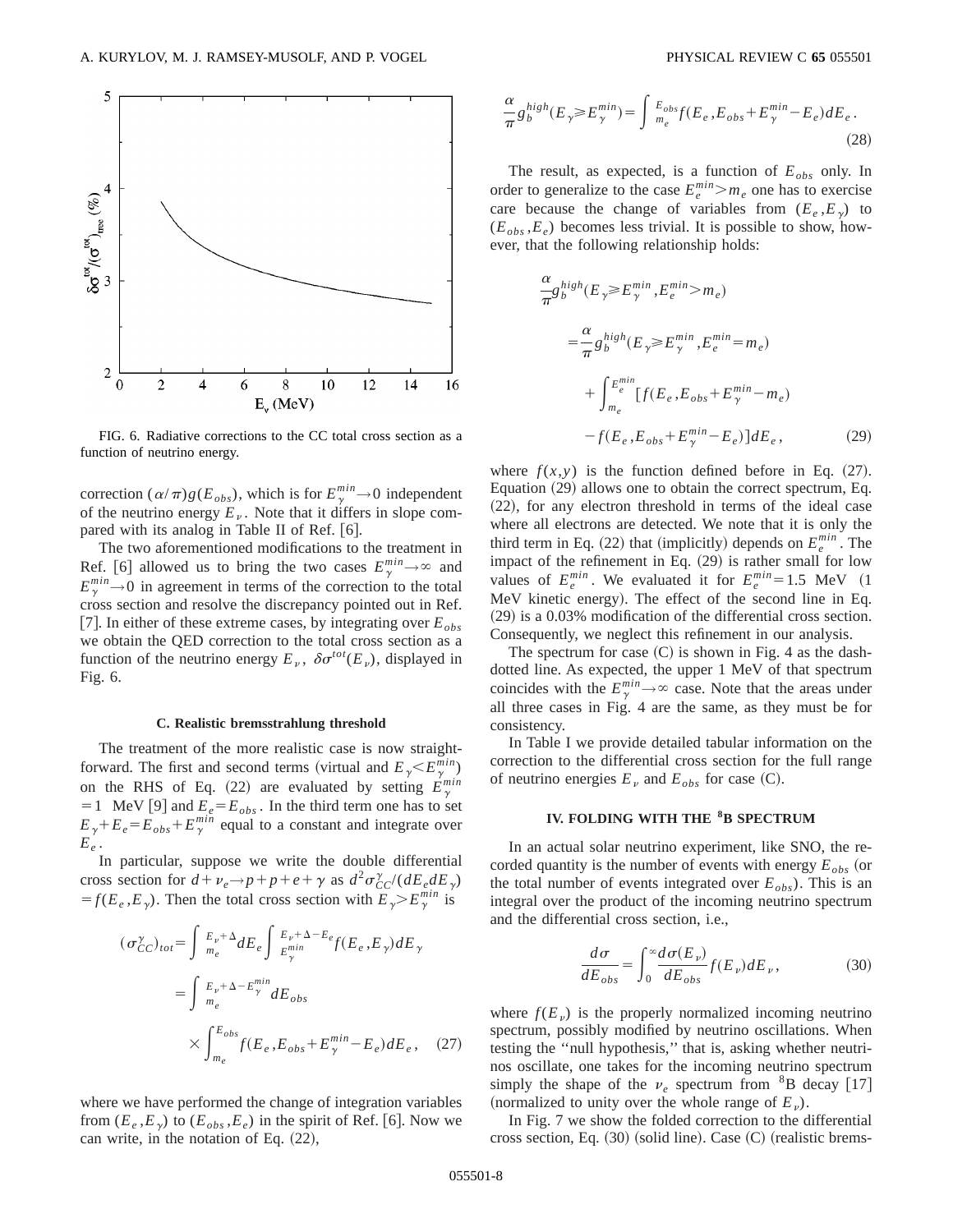TABLE I. Values of the correction to the differential cross section,  $\delta \frac{d\sigma(E_v, E_{obs})}{dE_{obs}}/\sigma^{tot}(E_v)$ , normalized to the total tree-level cross section, in %/MeV. The neutrino energy  $E<sub>\nu</sub>$  in MeV labels the columns, while the total energy observed in the detector,  $E_{obs}$ , in the form  $E_p + \Delta - E_{obs}$  also in MeV, labels the lines. The dash-dotted curve in Fig. 4 corresponds to the column with  $E<sub>v</sub>=10$  MeV.

| 0.10 | 6.15  |      |                |                              |      | 7    | 8       | 9                                                                               | 10             | 11      | 12             | 13                                                      | 14                      | 15      |
|------|-------|------|----------------|------------------------------|------|------|---------|---------------------------------------------------------------------------------|----------------|---------|----------------|---------------------------------------------------------|-------------------------|---------|
|      |       |      |                | $1.44 \quad 0.59 \quad 0.21$ |      |      |         | $-0.02$ $-0.18$ $-0.31$ $-0.40$ $-0.48$ $-0.55$ $-0.62$ $-0.67$ $-0.72$ $-0.79$ |                |         |                |                                                         |                         |         |
| 0.20 | 10.64 | 3.22 | 1.60           | 0.83                         | 0.36 | 0.02 | $-0.23$ |                                                                                 | $-0.43 - 0.60$ | $-0.75$ |                | $-0.88$ $-0.99$ $-1.10$                                 |                         | $-1.25$ |
| 0.30 | 10.57 | 4.17 | 2.31           | 1.37                         | 0.77 | 0.35 | 0.02    |                                                                                 |                |         |                | $-0.24$ $-0.47$ $-0.66$ $-0.82$ $-0.98$ $-1.11$ $-1.26$ |                         |         |
| 0.40 | 7.88  | 4.45 | 2.73           | 1.78                         | 1.16 | 0.71 | 0.35    | 0.07                                                                            | $-0.17$        |         | $-0.38 - 0.57$ |                                                         | $-0.73$ $-0.88$ $-1.02$ |         |
| 0.50 | 4.00  |      | 4.32 2.92 2.06 |                              | 1.47 | 1.03 | 0.69    | 0.41                                                                            | 0.17           | $-0.04$ | $-0.23$        | $-0.39$                                                 | $-0.54$                 | $-0.67$ |
| 0.75 |       | 3.16 | 2.71           | 2.22                         | 1.82 | 1.49 | 1.22    | 1.00                                                                            | 0.80           | 0.63    | 0.48           | 0.34                                                    | 0.21                    | 0.10    |
| 1.00 |       | 1.84 | 2.10           | 1.93                         | 1.72 | 1.52 | 1.34    | 1.18                                                                            | 1.04           | 0.91    | 0.80           | 0.69                                                    | 0.60                    | 0.51    |
| 1.25 |       | 0.81 | 1.66           | 1.86                         | 1.91 | 1.92 | 1.91    | 1.89                                                                            | 1.88           | 1.86    | 1.85           | 1.83                                                    | 1.82                    | 1.81    |
| 1.50 |       | 0.16 | 1.08           | 1.42                         | 1.59 | 1.69 | 1.75    | 1.80                                                                            | 1.84           | 1.88    | 1.91           | 1.94                                                    | 1.96                    | 1.98    |
| 1.75 |       |      | 0.54           | 0.97                         | 1.16 | 1.29 | 1.37    | 1.44                                                                            | 1.49           | 1.54    | 1.58           | 1.61                                                    | 1.65                    | 1.68    |
| 2.00 |       |      | 0.29           | 0.63                         | 0.82 | 0.94 | 1.03    | 1.10                                                                            | 1.15           | 1.20    | 1.24           | 1.27                                                    | 1.31                    | 1.34    |
| 2.25 |       |      | 0.13           | 0.40                         | 0.57 | 0.69 | 0.77    | 0.83                                                                            | 0.89           | 0.93    | 0.96           | 1.00                                                    | 1.03                    | 1.05    |
| 2.50 |       |      | 0.03           | 0.25                         | 0.40 | 0.50 | 0.58    | 0.64                                                                            | 0.68           | 0.72    | 0.75           | 0.78                                                    | 0.81                    | 0.83    |
| 2.75 |       |      |                | 0.13                         | 0.27 | 0.37 | 0.43    | 0.49                                                                            | 0.53           | 0.56    | 0.59           | 0.62                                                    | 0.64                    | 0.66    |
| 3.00 |       |      |                | 0.07                         | 0.18 | 0.27 | 0.33    | 0.37                                                                            | 0.41           | 0.44    | 0.47           | 0.49                                                    | 0.51                    | 0.53    |
| 3.50 |       |      |                | 0.01                         | 0.08 | 0.14 | 0.19    | 0.23                                                                            | 0.26           | 0.28    | 0.30           | 0.32                                                    | 0.34                    | 0.35    |
| 4.00 |       |      |                |                              | 0.02 | 0.07 | 0.11    | 0.14                                                                            | 0.16           | 0.18    | 0.20           | 0.22                                                    | 0.23                    | 0.24    |
| 4.50 |       |      |                |                              |      | 0.03 | 0.06    | 0.08                                                                            | 0.10           | 0.12    | 0.14           | 0.15                                                    | 0.16                    | 0.17    |
| 5.00 |       |      |                |                              |      | 0.01 | 0.03    | 0.05                                                                            | 0.07           | 0.08    | 0.09           | 0.10                                                    | 0.11                    | 0.12    |

strahlung detection threshold) has been used to produce the solid curve. For comparison we also show the similarly folded tree-level cross section, scaled by a factor 1/40 so that it fits in the same figure (dashed line). One can see that the two curves are similar in shape which is basically dictated by the incoming <sup>8</sup>B spectrum, but the QED correction is shifted toward smaller  $E_{obs}$ , roughly by the value  $E_{\gamma}^{min}=1$  MeV.

When integrated from the threshold used in the SNO



FIG. 7. Radiative corrections to the total CC cross section folded with the incoming  ${}^{8}B$   $\nu_e$  spectrum as a function of the detected energy  $E_{obs}$  (solid line). Also shown is similarly folded tree-level CC reaction cross section, scaled by a factor of 1/40 (dashed line).

analysis,  $E_{obs}^{min} - m_e = 6.75$  MeV, the solid line represents roughly a 2% increase of the total total cross section and, therefore, about a  $2\%$  decrease of the deduced flux, Eq.  $(3)$ , when the radiative corrections are properly included. If it were possible to reduce the threshold to very low values, the reduction of the flux would be close to 3%.

These relative increases of the total cross section obviously differ somewhat from the values displayed in Fig. 6 that were obtained for monochromatic neutrinos. The difference is caused by the effect of the shape of the radiative correction to the differential cross section in combination with the shape of the  ${}^{8}B$   $\nu_e$  spectrum. In particular, for the actual SNO  $E_{obs}^{min}$  threshold one could have expected an increase of the cross section (or count rate) due to radiative corrections of about 3% based on Fig. 6 while the folding with the incoming  ${}^{8}B$  spectrum reduces this value to roughly 2%.

# **V. RADIATIVE CORRECTIONS TO THE NC CROSS SECTION**

The NC cross section is governed by the effective fourfermion low-energy Lagrangian  $[18]$ 

$$
\mathcal{L}^{\nu-had} = -\frac{G_F}{2\sqrt{2}} \bar{\nu} \gamma^{\mu} (1-\gamma_5) \nu \left[ \xi_V^{\tau=1} V_{\mu}^{\tau=1} + \xi_V^{\tau=0} V_{\mu}^{\tau=0} + \xi_A^{\tau=1} A_{\mu}^{\tau=1} + \xi_A^{\tau=0} A_{\mu}^{\tau=0} \right],
$$
\n(31)

where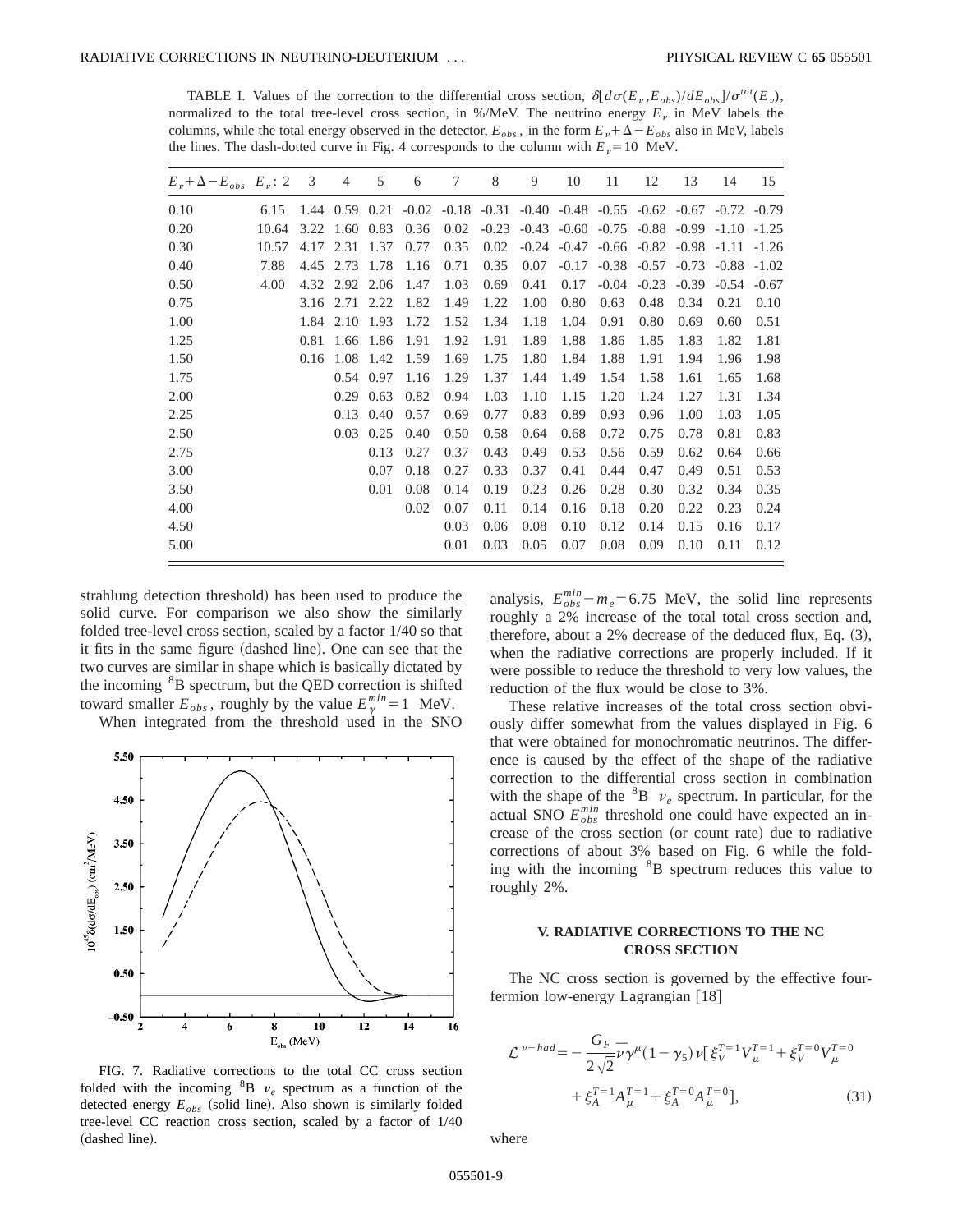$$
V_{\mu}^{T=1} = \frac{1}{2} [\bar{u}\gamma_{\mu}u - \bar{d}\gamma_{\mu}d], \quad V_{\mu}^{T=0} = \frac{1}{2} [\bar{u}\gamma_{\mu}u + \bar{d}\gamma_{\mu}d],
$$
\n(32)\n
$$
A_{\mu}^{T=1} = \frac{1}{2} [\bar{u}\gamma_{\mu}\gamma_{5}u - \bar{d}\gamma_{\mu}\gamma_{5}d],
$$
\n
$$
A_{\mu}^{T=0} = \frac{1}{2} [\bar{u}\gamma_{\mu}\gamma_{5}u + \bar{d}\gamma_{\mu}\gamma_{5}d],
$$
\n(33)

and where only the effects of up and down quarks have been included. At the tree level in the standard model, one has

$$
\xi_V^{T=1} = 2(1 - 2\sin^2\theta_W), \quad \xi_V^{T=0} = -4\sin^2\theta_W, \quad (34)
$$

$$
\xi_A^{T=1} = -2, \quad \xi_A^{T=0} = 0. \tag{35}
$$

The incident and scattered neutrinos do not contribute to the bremsstrahlung cross section at  $\mathcal{O}(G_F^2 \alpha)$ , while radiation of real photons from the participating hadrons is negligible. Thus, the dominant radiative corrections involve virtual exchanges, which modify the  $\xi_{V,A}^T$  from their tree-level values:

$$
\xi_{V,A}^T \rightarrow \xi_{V,A}^T|_{tree} (1 + R_{V,A}^T),\tag{36}
$$

where the  $R_{V,A}^T$  contain the  $\mathcal{O}(\alpha)$  corrections. Since the NC amplitudes are squared in arriving at the cross section, the total correction to the NC cross section will go as twice the relevant  $R_{V,A}^T$ . [In the notation of Ref. [6],  $R_A^{T=1}$  $=(\alpha/2\pi)g_v^{NC}$ .

As emphasized in Ref.  $[6]$ , considerable simplification follows when one considers only the dominant breakup channel:  ${}^{3}S_{1}(T=0) \rightarrow {}^{1}S_{0}(T=1)$ . As a  $\Delta T=1$ , pure spinflip transition, this amplitude is dominated at low energies by the Gamow-Teller operator. Magnetic contributions are of recoil order and, thus, *v*/*c* suppressed. Consequently, we need retain only the  $A_{\mu}^{T=1}$  term in Eq. (31) and consider only the correction  $R_A^{T=1}$ .

The source of corrections to  $R_A^{T=1}$  include corrections to the  $W$ - and  $Z$ -boson propagators [Fig. 8(a)], electroweak and QED vertex corrections to the  $Z\nu\nu$  and  $Zqq$  couplings [Fig.  $8(b)$ ], external leg corrections [Fig.  $8(c)$ ], and box diagrams involving the exchange of two *W*'s or two *Z*'s [Fig. 8 $(d)$ ]. The presence of *W*-boson propagator corrections arises when the NC amplitude is normalized to the Fermi constant  $G_F$ determined from muon decay. Only the difference between the gauge boson propagator corrections enters the  $R_{V,A}^T$  in this case. Note that *Z*- $\gamma$  mixing does not contribute to  $R_A^{T=1}$ since the neutrino has no electromagnetic charge and the photon has no axial coupling to quarks at  $q^2=0$ . Similarly, one encounters no  $Z\gamma$  box diagrams for neutrino-hadron scattering.

In the analysis of Ref.  $[6]$ , only the  $ZZ$  box contribution was included, yielding a correction  $R_A^{T=1} \approx 0.002$ . Inclusion of all diagrams, however, produces a substantially larger correction. From the updated tabulation of effective  $\nu$ -*q* couplings given in Ref.  $[13]$ , we obtain



FIG. 8. Feynman graphs relevant for the radiative correction to the NC cross section (see text for explanation). The  $+\cdots$  indicate other contributions not shown [e.g.,  $e^+e^-$  and  $q\bar{q}$  loops in  $diagram (a)$ ].

$$
R_A^{T=1} = \rho_{\nu N}^{NC} + \lambda_{dR} - \lambda_{uR} + \lambda_{uL} - \lambda_{dL} - 1 \approx 0.0077, (37)
$$

where we have followed the notation of Ref.  $[13]$ . In particular, the *WW* box graph contributes roughly 80% of the total:

$$
R_A^{T=1}(WW \text{ box}) = \frac{5\,\alpha}{8\,\pi\,\sin^2\theta_W} \approx 0.0063. \tag{38}
$$

The net effect of the total correction is therefore  $g_v^{NC} = 6.63$ , i.e., about a 1.5% increase in the NC cross section, as compared to the  $0.4\%$  increase quoted in Ref. [6].

## **VI. CONCLUSIONS**

The  $\mathcal{O}(\alpha)$  radiative corrections for the charged- and neutral-current neutrino-deuterium disintegration and energies relevant to the SNO experiment are consistently evaluated. For the CC reaction the contribution of the virtual  $\gamma$ and *Z* exchange is divided into high- and low-momentum parts, and the dependence on the corresponding scale  $\mu \sim 1$ GeV separating the two regimes is discussed in detail. For bremsstrahlung emission we discuss the important role of the bremsstrahlung detection threshold  $E_{\gamma}^{min}$ . In particular, we consider the two extreme cases  $E_{\gamma}^{min} \rightarrow \infty$  and  $E_{\gamma}^{min} \rightarrow 0$ , as well as a more realistic intermediate case. We show that our treatment, unlike Ref.  $[6]$ , gives a consistent (i.e.,  $E_{\gamma}^{min}$ -independent) correction to the total cross section,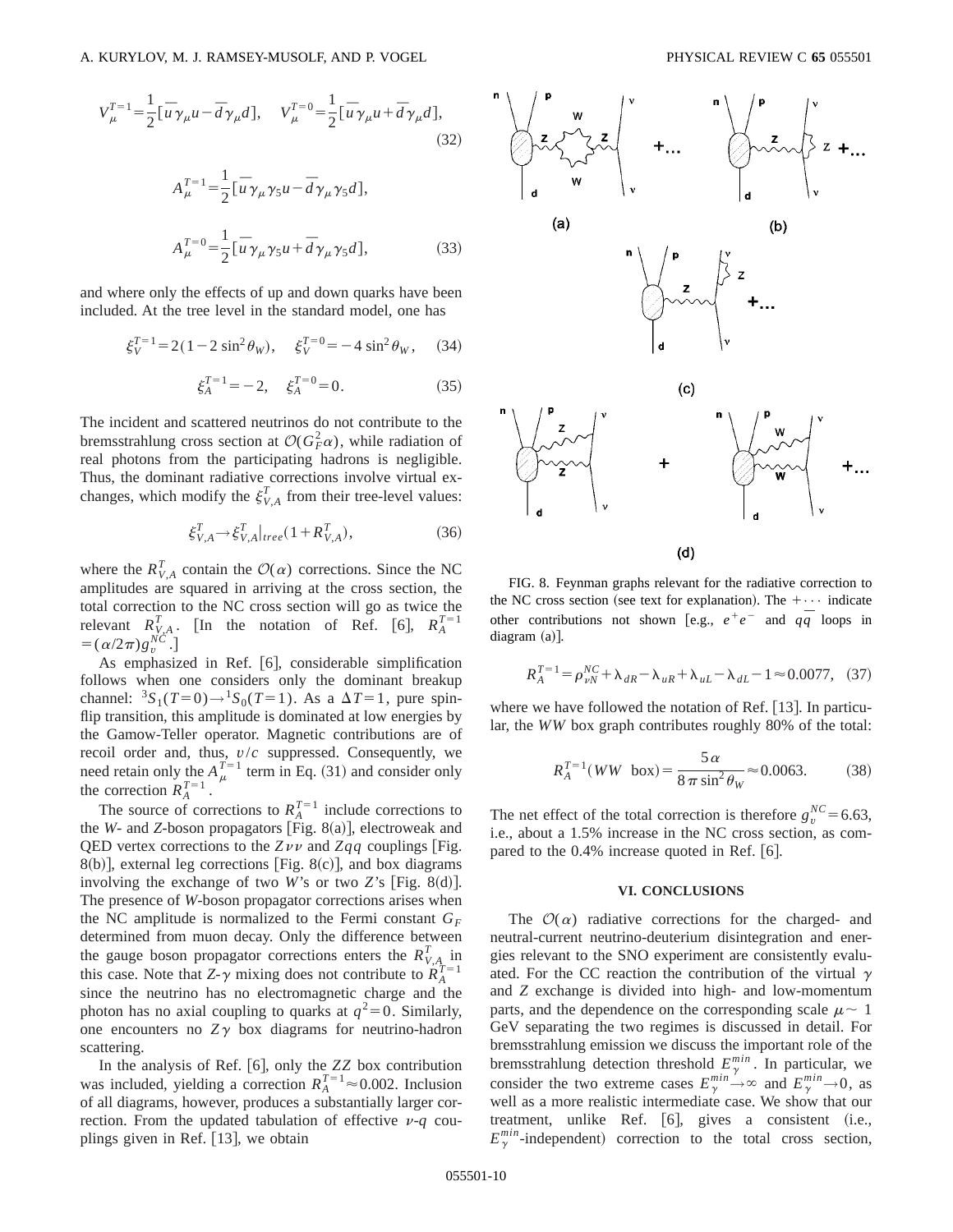shown in Fig. 6. This correction, slowly decreasing with increasing neutrino energy  $E_{\nu}$ , amounts to  $\sim$  4% at low energies and  $\sim$  3% at the end of the  ${}^{8}B$  spectrum.

The magnitude of this correction is in accord with the correction to the inverse neutron beta decay,  $\vec{v}_e + p \rightarrow n$  $+e^+$  evaluated in Refs. [15,16] and with the correction for the  $pp$  fusion reaction evaluated in Ref.  $[19]$ . We note that in these references only the "outer radiative corrections" (the low-momentum part of the virtual photon exchange) was considered. The high-momentum part, which is independent of the incoming or outgoing lepton energies, and which is universal for all semileptonic weak reactions involving a  $d \leftrightarrow u$  quark transformation, amounts to  $\sim$  2.4% [20] and should be added to the results quoted in Refs.  $[15,16,19]$ .

We identify the origin of the inconsistency in the treatment of Ref.  $[6]$ : (a) neglect of a strong momentum dependence in the Gamow-Teller  ${}^{3}S_{1} \rightarrow {}^{1}S_{0}$  matrix element, which affects the case of  $E_{\substack{n,m\\ \ldots,n}}^{min}\to\infty$ , and (b) improper ordering of limits involving  $E_{\gamma}^{min'}$  and the infrared regulator, which affects the case of  $E_{\gamma}^{min} \rightarrow 0$ . For the more realistic choice of  $E_{\gamma}^{min}$  we provide a detailed evaluation of the correction to the differential cross section.

We also discuss the effect of folding the cross section with the (unobserved directly) spectrum of the  $8B$  decay. We conclude that for the realistic choice of  $E_{\gamma}^{min}$  and for the electron detection threshold of the SNO collaboration, the solar  ${}^{8}B$   $v_e$  flux deduced neglecting the radiative correction would be overestimated by about 2%.

Next we consider the effect of radiative corrections to the neutral-current deuteron disintegration, so far not analyzed by the SNO Collaboration. In that case the radiative corrections, associated with the Feynman graphs in Fig. 8, are dominated by the virtual *Z* and *W* exchange, in particular by the box graph in Fig.  $8(d)$ . The corresponding neutrinoenergy-independent correction to the NC total cross section is roughly 1.5%.

Finally, we provide in the Appendix a set of formulas relevant for the case of an arbitrary bremsstrahlung threshold  $E_{\gamma}^{min}$ . These formulas allow one to evaluate the CC differential cross section in terms of the electron energy  $E_e$ , the photon energy  $E_{\gamma}$ , and the angle between the momenta of the electron and photon.

## **ACKNOWLEDGMENTS**

We would like to thank John Beacom, Art McDonald, and Hamish Robertson for valuable discussions. This work was supported in part by NSF Grant No. PHY-0071856 and by U.S. Department of Energy Grant Nos. DE-FG03- 88ER40397 and DE-FG02-00ER4146.

### **APPENDIX**

Here we provide a recipe for obtaining the radiative correction to differential cross section for the reaction  $d+\nu_e\rightarrow e+p$ 1*p*. The prescription is infrared finite and allows arbitrary values of cutoffs for the detection of electrons and photons.

Unlike the discussion in the main text, here we do not choose any particular model for what an experiment can detect. Our only assumption is that the bremsstrahlung photons cannot be seen below a certain energy  $E_{\gamma}^{min}$ . Therefore, contributions from all photons with energies below this cutoff are added, and the only quantity available for detection is the electron energy.

We make no assumptions as to how photons with  $E_{\gamma} > E_{\gamma}^{min}$  are recorded. For their contribution we provide the triple differential cross section that depends on electron energy, photon energy, and the angle between the direction of the electron and emitted photon. This expression can be incorporated in the detector-specific simulation software for appropriate analysis.

We combine the contributions from photons with  $E_{\gamma} < E_{\gamma}^{min}$  with virtual photon and Z exchanges to get an infrared finite result [first two terms in Eq.  $(22)$ ]

$$
\left(\frac{d\sigma(E_e, E_\nu)}{dE_e}\right)_{(E_\gamma < E_\gamma^{min})} = \left(\frac{d\sigma(E_e, E_\nu)}{dE_e}\right)_{tree} \frac{\alpha}{\pi} \left\{ 2\ln\left(\frac{E_{max}}{m_e}\right) \left[ \frac{1}{2\beta}\ln\left(\frac{1+\beta}{1-\beta}\right) - 1 \right] + I_1(E_{max}, E_\nu) + I_2(E_{max}, E_\nu) + C(\beta) + \mathcal{A}'(\beta) - \frac{3}{8} + g_\nu^{p \ge \mu} + \frac{3}{2}\ln\left(\frac{\mu}{M_p}\right) + 3\bar{Q}\ln\left(\frac{\mu}{M_A}\right) + \int_0^{E_{max}} \left(\frac{|I(E_\nu + \Delta - E_{obs} - E_\gamma)|^2}{|I(E_\nu + \Delta - E_{obs})|^2} - 1\right) \frac{d g_b(E_{obs}, E_\nu, E_\gamma)}{dE_\gamma} dE_\gamma \right\},\tag{A1}
$$

$$
E_{max} = \text{Min}[E_{\gamma}^{min}, E_{\nu} + \Delta - E_e]. \tag{A2}
$$

Here,  $C(\beta)$  is defined in Eq. (26),  $g_v^{p \ge \mu}$  is taken from Eq. (15), and  $A'(\beta)$ ,  $I_1(E_{max}, E_v)$ , and  $I_2(E_{max}, E_v)$  are defined as follows (see  $(6!)$ :

$$
\mathcal{A}'(\beta) = \frac{1}{2}\beta \ln\left(\frac{1+\beta}{1-\beta}\right) - 1 + \frac{3}{2} \ln\left(\frac{M_p}{m_e}\right) - \frac{1}{\beta} \left[\frac{1}{2}\ln\left(\frac{1+\beta}{1-\beta}\right)\right]^2 + \frac{1}{\beta}L\left(\frac{2\beta}{1+\beta}\right),
$$
  

$$
I_1(E_{max}, E_{\nu}) = -\frac{1}{\beta E_e^2} \ln\left(\frac{1+\beta}{1-\beta}\right) \frac{(E_{\nu} + \Delta - E_e)^2}{15} \left\{ \left[5 - 3\left(1 - \frac{E_{max}}{E_{\nu} + \Delta - E_e}\right)\right] \left(1 - \frac{E_{max}}{E_{\nu} + \Delta - E_e}\right)^{3/2} - 2 \right\},
$$